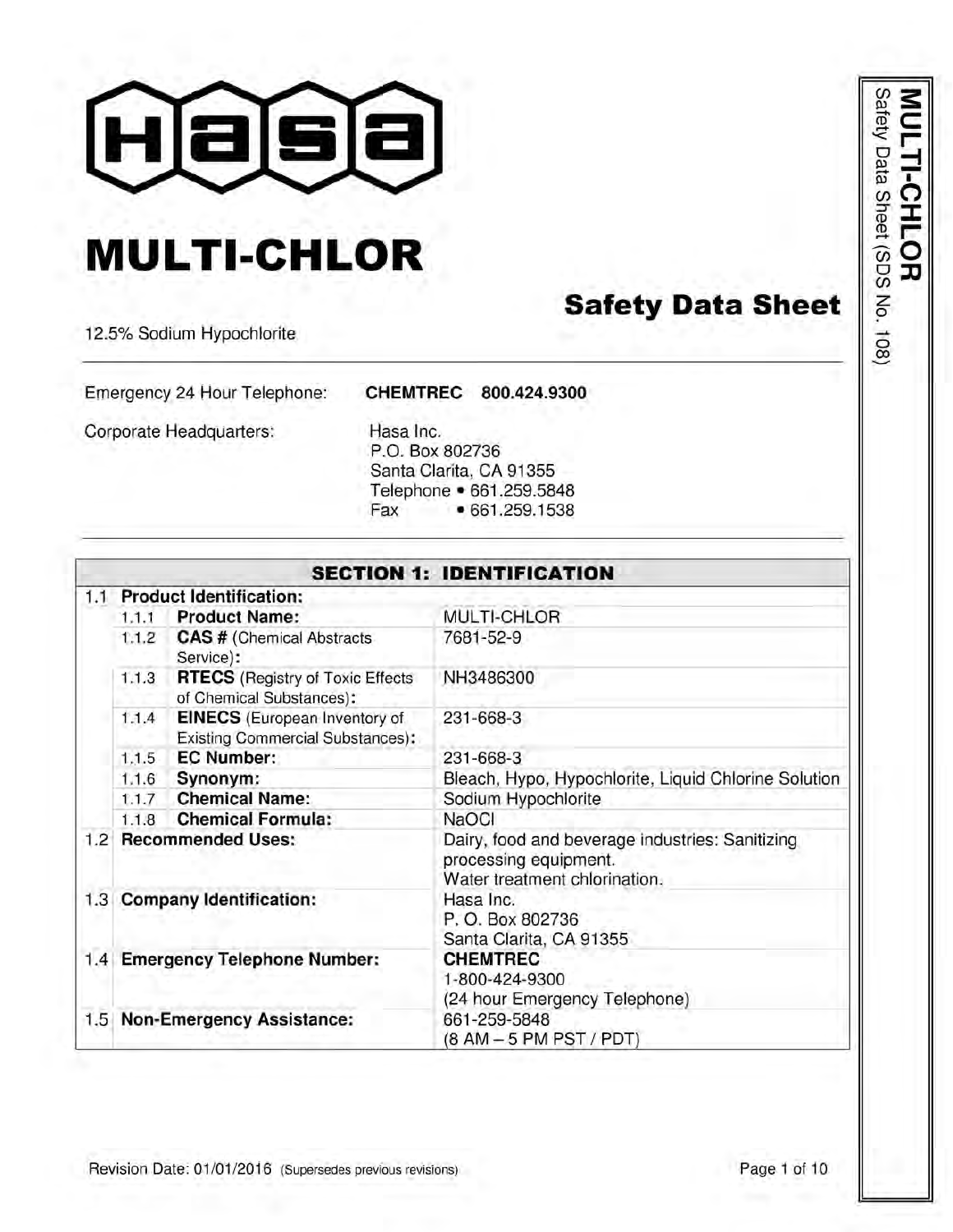|                                       | <b>SECTION 2: HAZARD(S) IDENTIFICATION</b>                                                                                                                                                                                                                            |  |                             |                               |                                 |
|---------------------------------------|-----------------------------------------------------------------------------------------------------------------------------------------------------------------------------------------------------------------------------------------------------------------------|--|-----------------------------|-------------------------------|---------------------------------|
| <b>HEALTH HAZARD</b>                  | Skin corrosion / irritation:                                                                                                                                                                                                                                          |  | Category 1                  |                               |                                 |
|                                       | Serious Eye damage / Eye<br>Irritation                                                                                                                                                                                                                                |  | Category 1                  |                               |                                 |
|                                       | Specific target organ toxicity,<br>single exposure                                                                                                                                                                                                                    |  | irritation)                 | Category 3 (respiratory tract |                                 |
| <b>ENVIRONMENTAL</b><br><b>HAZARD</b> | Hazardous to the aquatic<br>environment, acute hazard                                                                                                                                                                                                                 |  | Category 1                  |                               | MULTI-CHLOR                     |
| <b>PHYSICAL HAZARD</b>                | Corrosive to metals.                                                                                                                                                                                                                                                  |  | Category 1                  |                               |                                 |
| <b>SYMBOLS</b>                        |                                                                                                                                                                                                                                                                       |  |                             |                               | Safety Data Sheet (SDS No. 108) |
| <b>SIGNAL WORD</b>                    |                                                                                                                                                                                                                                                                       |  | <b>DANGER</b>               |                               |                                 |
| <b>HAZARD</b>                         | May be corrosive to metals. Causes severe skin burns and eye                                                                                                                                                                                                          |  |                             |                               |                                 |
| <b>STATEMENT</b>                      | damage. May cause respiratory irritation. Very toxic to aquatic life.                                                                                                                                                                                                 |  |                             |                               |                                 |
| <b>PRECAUTIONARY</b>                  | <b>Prevention</b>                                                                                                                                                                                                                                                     |  |                             |                               |                                 |
| <b>STATEMENT</b>                      | Wear protective gloves/protective clothing/eye protection/face<br>protection. Do not breathe mist or vapor. Use only outdoors or in a well-<br>ventilated area. Wash thoroughly after handling. Keep only in original<br>container. Avoid release to the environment. |  |                             |                               |                                 |
|                                       |                                                                                                                                                                                                                                                                       |  | <b>Response</b>             |                               |                                 |
|                                       | If swallowed: Rinse mouth. Do NOT induce vomiting.<br>If inhaled: Remove person to fresh air and keep comfortable for<br>breathing.<br>If on skin (or hair): Take off immediately all contaminated clothing.                                                          |  |                             |                               |                                 |
|                                       | Rinse skin with water/shower. If in eyes: Rinse cautiously with water for                                                                                                                                                                                             |  |                             |                               |                                 |
|                                       | several minutes. Remove contact lenses, if present and easy to do.                                                                                                                                                                                                    |  |                             |                               |                                 |
|                                       | Continue rinsing. Immediately call a poison center/doctor. Wash                                                                                                                                                                                                       |  |                             |                               |                                 |
|                                       | contaminated clothing before reuse.<br>Absorb spillage to prevent material damage. Collect spillage.                                                                                                                                                                  |  |                             |                               |                                 |
|                                       |                                                                                                                                                                                                                                                                       |  | <b>Storage and Disposal</b> |                               |                                 |
|                                       | Store in a well-ventilated place. Keep container tightly closed. Store                                                                                                                                                                                                |  |                             |                               |                                 |
|                                       | locked up. Store in corrosive resistant container.                                                                                                                                                                                                                    |  |                             |                               |                                 |
|                                       | Dispose of container/contents in accordance with local, regional,                                                                                                                                                                                                     |  |                             |                               |                                 |
|                                       | national, international regulations as specified.                                                                                                                                                                                                                     |  |                             |                               |                                 |

|     | <b>SECTION 3: COMPOSITION INFORMATION ON INGREDIENTS</b>    |              |           |       |  |  |
|-----|-------------------------------------------------------------|--------------|-----------|-------|--|--|
|     | Weight %<br><b>CAS No.</b><br>Ingredient<br><b>Synonyms</b> |              |           |       |  |  |
| 3.1 | Sodium Hypochlorite                                         | Bleach       | 7681-52-9 | 12.5% |  |  |
| 3.2 | Sodium Hydroxide                                            | Caustic Soda | 1310-73-2 | 0.2%  |  |  |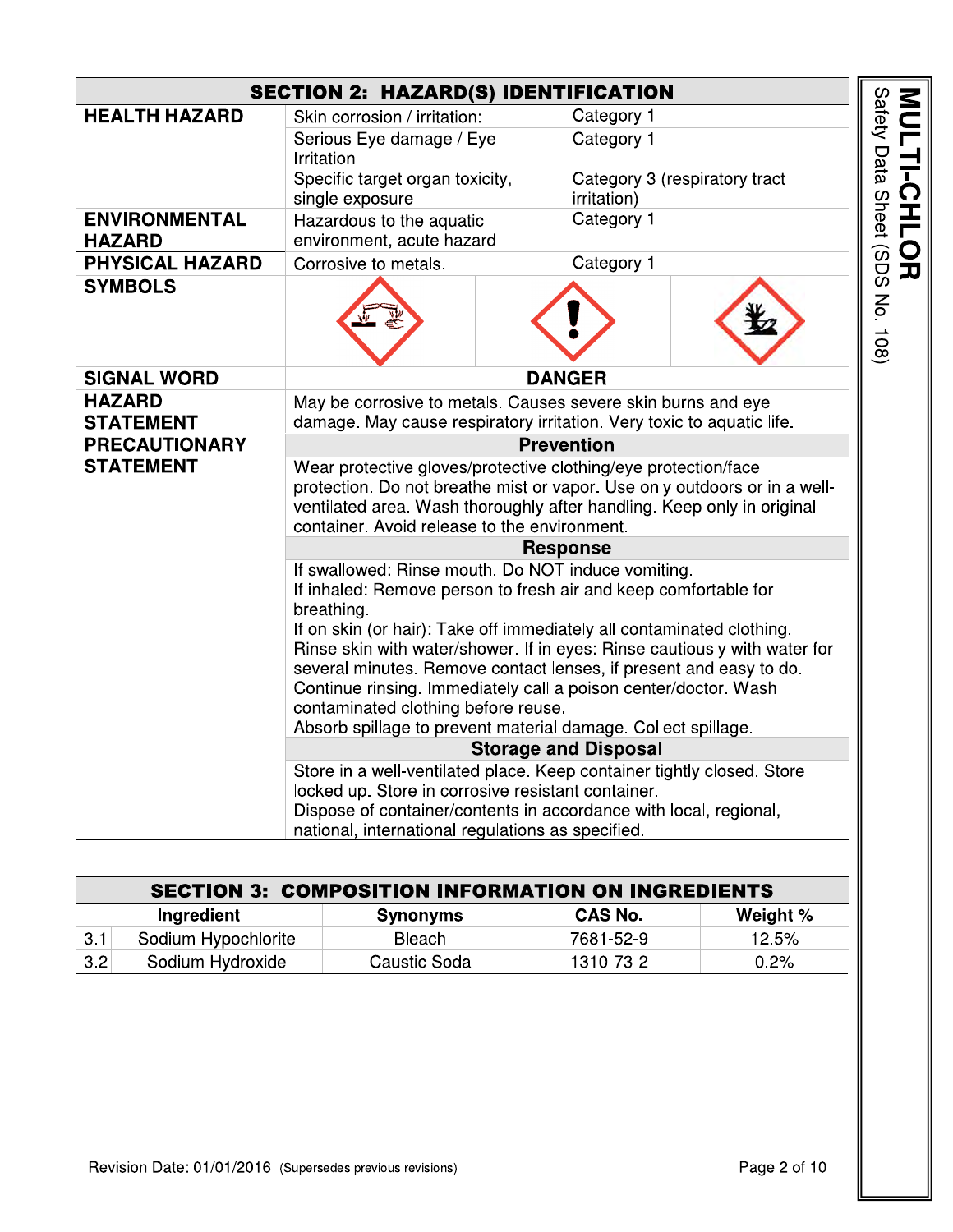|     |                                         | <b>SECTION 4: FIRST AID MEASURES</b>                                                                                                                                                                                                                                                        |
|-----|-----------------------------------------|---------------------------------------------------------------------------------------------------------------------------------------------------------------------------------------------------------------------------------------------------------------------------------------------|
| 4.1 | <b>IF IN EYES</b>                       | . Hold eye open and rinse slowly and gently with water for 15-20 minutes.<br>• Remove contact lenses, if present, after the first 5 minutes, then continue<br>rinsing eye.                                                                                                                  |
|     |                                         | • Call a poison control center or doctor for treatment advice.                                                                                                                                                                                                                              |
| 4.2 | <b>IF ON SKIN OR</b><br><b>CLOTHING</b> | • Take off contaminated clothing.<br>• Rinse skin immediately with plenty of water for 15-20 minutes.<br>• Call a poison control center or doctor for treatment advice.                                                                                                                     |
| 4.3 | <b>IF INHALED</b>                       | • Move person to fresh air.<br>• If person is not breathing, call 911 or an ambulance, then give artificial<br>respiration, preferably mouth-to-mouth if possible.<br>. Call a poison control center or doctor for further treatment advice.                                                |
| 4.4 | <b>IF SWALLOWED</b>                     | • Call a poison control center or doctor immediately for treatment advice.<br>• Have person sip a glass of water if able to swallow.<br>• Do not induce vomiting unless told to do so by a poison control center or<br>doctor.<br>. Do not give anything by mouth to an unconscious person. |
|     |                                         | <b>HOT LINE NUMBER</b>                                                                                                                                                                                                                                                                      |
|     | information.                            | Have the product container or label with you when calling a poison control center or doctor, or<br>going for treatment. You may also contact 1-800-424-9300 for emergency medical treatment                                                                                                 |
|     |                                         | <b>NOTE TO PHYSICIAN</b>                                                                                                                                                                                                                                                                    |
|     | David Lateral Co                        |                                                                                                                                                                                                                                                                                             |

Probable mucosal damage may contraindicate the use of gastric lavage.

|                  |       |                                              | <b>SECTION 5: FIRE FIGHTING MEASURES</b>                                                                                     |
|------------------|-------|----------------------------------------------|------------------------------------------------------------------------------------------------------------------------------|
|                  |       | 5.1 Flash Point:                             | Not applicable.                                                                                                              |
| 5.2              |       | <b>Flammability:</b>                         | Nonflammable and noncombustible.                                                                                             |
| 5.3              |       | <b>Auto-Ignition Temperature:</b>            | Not applicable.                                                                                                              |
| 5.4              |       | <b>Products of Combustion:</b>               | Not pertinent.                                                                                                               |
| 5.5 <sup>1</sup> |       | <b>Fire Hazards:</b>                         | May decompose, generating irritating chlorine gas.                                                                           |
| 5.6              |       | <b>Explosion Hazards:</b>                    | Not explosive.                                                                                                               |
| 5.7              |       | <b>Fire Fighting Media and Instructions:</b> |                                                                                                                              |
|                  | 5.7.1 | <b>Extinguishing Media:</b>                  | Water fog. Foam. Dry chemical powder. Carbon<br>dioxide.                                                                     |
|                  | 5.7.2 | <b>Small Fires:</b>                          | Use carbon dioxide, or water spray.                                                                                          |
|                  | 5.7.3 | <b>Large Fires:</b>                          | Use flooding quantities of water as fog.                                                                                     |
| 5.8              |       | <b>Special Remarks on Fire Hazards:</b>      | Do not use Mono Ammonium Phosphate (MAP) fire<br>extinguishers. Such use may cause explosion with<br>release of toxic gases. |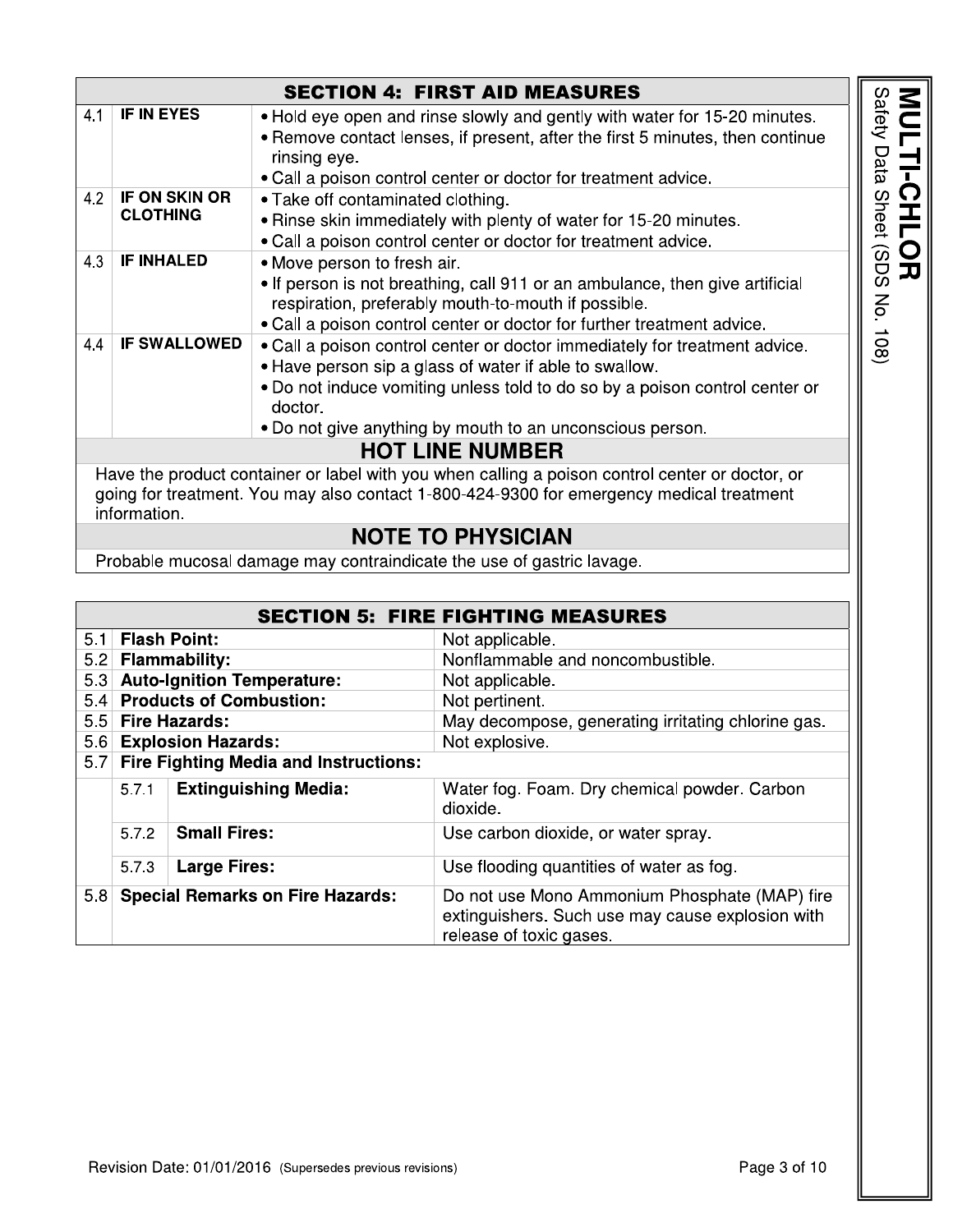| <b>Jallet</b><br>Udlu<br><b>DIIEEI</b><br>C<br>C<br>C<br>٦<br>י<br>?<br>? |
|---------------------------------------------------------------------------|
|                                                                           |

# **SECTION 6: ACCIDENTAL RELEASE MEASURES**

| 6.1 | <b>Small Spill:</b>                                                                                                   | Wipe up with absorbent material (e.g. cloth, fleece). Clean surface<br>thoroughly to remove residual contamination.                                                                                                                                                                                                                                                                  |
|-----|-----------------------------------------------------------------------------------------------------------------------|--------------------------------------------------------------------------------------------------------------------------------------------------------------------------------------------------------------------------------------------------------------------------------------------------------------------------------------------------------------------------------------|
| 6.2 | <b>Large Spill:</b>                                                                                                   | Stop the flow of material, if this is without risk. Dike the spilled material,<br>where this is possible. Absorb in vermiculite, dry sand or earth and place<br>into containers. Following product recovery, flush area with water.<br>Never return spills in original containers for re-use. For waste disposal, see<br>Section 13 of the SDS.                                      |
|     | 6.3 Personal<br>Precautions.<br><b>Protective</b><br><b>Equipment &amp;</b><br><b>Emergency</b><br><b>Procedures:</b> | Keep unnecessary personnel away. Wear appropriate personal protective<br>equipment. Do not touch damaged containers or spilled material unless<br>wearing appropriate protective clothing.<br>Absorb spillage to prevent material damage. Local authorities should be<br>advised if significant spillages cannot be contained. For personal<br>protection, see Section 8 of the SDS. |
| 6.4 | <b>Environmental</b>                                                                                                  | Do not discharge into drains, water courses or onto the ground.                                                                                                                                                                                                                                                                                                                      |
|     | <b>Precautions:</b>                                                                                                   | Environmental manager must be informed of all major releases.                                                                                                                                                                                                                                                                                                                        |

|     |                                    | <b>SECTION 7: HANDLING AND STORAGE</b>                                                                                                                                                                                                                                                                                                                                                                                                                                                                                                                        |
|-----|------------------------------------|---------------------------------------------------------------------------------------------------------------------------------------------------------------------------------------------------------------------------------------------------------------------------------------------------------------------------------------------------------------------------------------------------------------------------------------------------------------------------------------------------------------------------------------------------------------|
| 7.1 | Handling:                          | Avoid contact with skin or eyes.<br>٠<br>Do not ingest.<br>$\bullet$<br>Avoid inhalation of vapor or mist.<br>Wear protective equipment if necessary.<br>Mix only with water in accordance with label directions.<br>٠<br>Mixing this product with ammonia, acids, detergents, etc or with organic<br>materials, e.g. feces, urine, etc. will release chlorine gas, which is<br>irritating to eyes, lungs, and mucous membranes.                                                                                                                              |
| 7.2 | <b>Hygiene</b><br><b>Measures:</b> | Wash thoroughly with soap and water after handling and before eating,<br>$\bullet$<br>drinking, chewing gum, using tobacco, or using the toilet.<br>While handling this product, avoid eating, drinking or smoking.                                                                                                                                                                                                                                                                                                                                           |
| 7.3 | Storage:                           | Do not freeze.<br>$\bullet$<br>Store in a cool, shaded outdoor area.<br>٠<br>Inside storage should be in a cool, dry, well-ventilated area.<br>٠<br>To maintain hypochlorite strength, do not store in direct or heated indoor<br>areas.<br>Keep in original vented container.<br>Keep container closed when not in use.<br>٠<br>Do not store adjacent to chemicals that may react if spillage occurs.<br>$\bullet$<br>If closed containers become heated, vent to release decomposition<br>$\bullet$<br>products (mainly oxygen under normal decomposition). |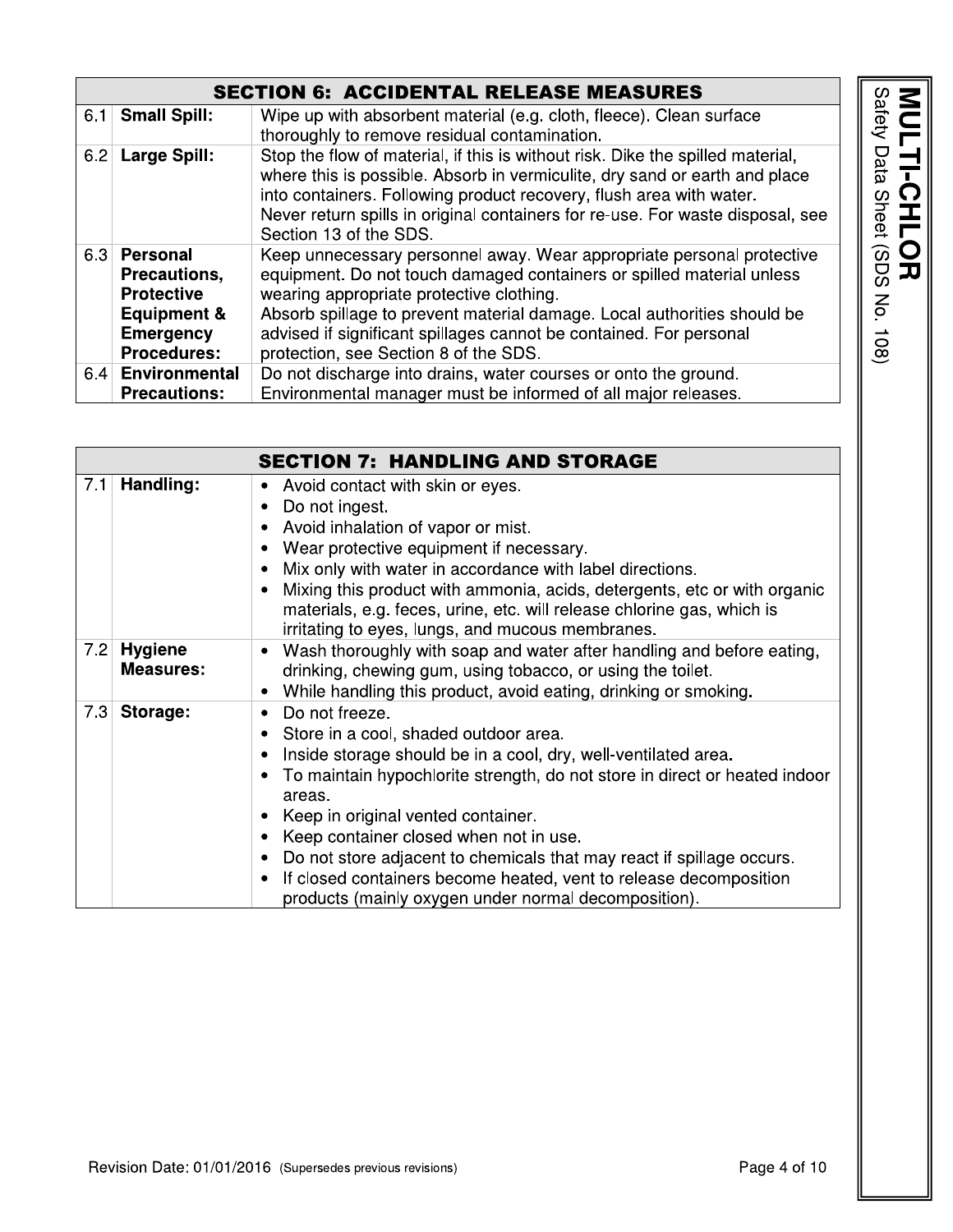|     | <b>SECTION 8: EXPOSURE CONTROLS / PERSONAL PROTECTION</b>                                                                                      |                                                                                                                            |                                                                                                                                                                                                                                                                                                                                                                                                                                                                                                             |                          |                                    |
|-----|------------------------------------------------------------------------------------------------------------------------------------------------|----------------------------------------------------------------------------------------------------------------------------|-------------------------------------------------------------------------------------------------------------------------------------------------------------------------------------------------------------------------------------------------------------------------------------------------------------------------------------------------------------------------------------------------------------------------------------------------------------------------------------------------------------|--------------------------|------------------------------------|
| 8.1 |                                                                                                                                                | <b>Engineering Controls:</b>                                                                                               | Local exhaust ventilation to maintain levels below<br>STEL (Short Term Exposure Limit) of 1 ppm as<br>chlorine.                                                                                                                                                                                                                                                                                                                                                                                             |                          |                                    |
| 8.2 | <b>Personal Protection:</b>                                                                                                                    |                                                                                                                            |                                                                                                                                                                                                                                                                                                                                                                                                                                                                                                             |                          |                                    |
|     | 8.2.1                                                                                                                                          | Eye / Face Protection:                                                                                                     | Wear safety glasses, goggles or face shield to<br>prevent eye contact.                                                                                                                                                                                                                                                                                                                                                                                                                                      |                          |                                    |
|     | 8.2.2                                                                                                                                          | <b>Skin Protection:</b>                                                                                                    | Wear appropriate chemical resistant protective<br>clothing and chemical resistant gloves to prevent<br>skin contact. Butyl rubber, Neoprene, or Nitrile<br>Gloves should be worn when handling this<br>material. Wear chemical resistant clothing such as<br>a rubber apron when splashing may occur. Rinse<br>immediately if skin is contaminated. Remove<br>contaminated clothing promptly and wash before<br>reuse. Clean protective equipment before reuse.                                             |                          | Safety Data Sheet (SDS<br>No. 108) |
|     | 8.2.3                                                                                                                                          | <b>Respiratory Protection:</b>                                                                                             | Avoid breathing vapor or mist. When airborne<br>exposure limits are exceeded (see below), use<br>NIOSH approved respiratory protection equipment<br>appropriate to the material and/or its components.<br>Full facepiece equipment is recommended and, if<br>used, replaces need for face shield and chemical<br>goggles. For emergency and other conditions<br>where exposure limit may be significantly<br>exceeded, use an approved full face positive-<br>pressure, self-contained breathing apparatus. |                          |                                    |
|     | 8.2.4                                                                                                                                          | <b>Other Safety Equipment:</b>                                                                                             | Eye wash facility and emergency shower should<br>be in close proximity.                                                                                                                                                                                                                                                                                                                                                                                                                                     |                          |                                    |
| 8.3 | <b>Exposure Limits:</b>                                                                                                                        |                                                                                                                            | <b>Sodium Hypochlorite</b>                                                                                                                                                                                                                                                                                                                                                                                                                                                                                  | Chlorine*                |                                    |
|     | 8.3.1                                                                                                                                          | <b>AIHA</b> (American Industrial Hygiene<br>Association) / WEEL (Workplace<br>Environmental Exposure Level<br>guides) 2010 | 2 mg/m <sup>3</sup> : 15 minute.<br>(Short-term time weighted<br>average)                                                                                                                                                                                                                                                                                                                                                                                                                                   | Not established          |                                    |
|     | 8.3.2                                                                                                                                          | <b>ACGIH</b> (American Conference of<br>Governmental Industrial Hygienists)<br><b>TWA</b> (Time Weighted Average)          | Not established.                                                                                                                                                                                                                                                                                                                                                                                                                                                                                            | $0.5$ ppm                |                                    |
|     | 8.3.3                                                                                                                                          | <b>ACGIH STEL (Short Term Exposure</b><br>Limit)                                                                           | Not established.                                                                                                                                                                                                                                                                                                                                                                                                                                                                                            | 1 ppm                    |                                    |
|     | 8.3.4                                                                                                                                          | <b>OSHA PEL (Permisible Exposure</b><br>Limit)                                                                             | Not established.                                                                                                                                                                                                                                                                                                                                                                                                                                                                                            | $0.5$ ppm                |                                    |
|     | 8.3.5                                                                                                                                          | <b>ACGIH Ceiling</b>                                                                                                       | Not established.                                                                                                                                                                                                                                                                                                                                                                                                                                                                                            | Not established          |                                    |
|     | 8.3.6                                                                                                                                          | <b>NIOSH</b> (National Institute for<br>Occupational Safety & Health) IDLH<br>(Immediate Danger to Life & Health)          | Not established.                                                                                                                                                                                                                                                                                                                                                                                                                                                                                            | 10 ppm                   |                                    |
|     | 8.3.7                                                                                                                                          | <b>OSHA STEL (Short Term Exposure</b><br>Limit)                                                                            | Not established.                                                                                                                                                                                                                                                                                                                                                                                                                                                                                            | 1 ppm as Cl <sub>2</sub> |                                    |
|     | 8.3.8                                                                                                                                          | <b>NIOSH</b> (15 min. ceiling)                                                                                             | Not established.                                                                                                                                                                                                                                                                                                                                                                                                                                                                                            | $0.5$ ppm                |                                    |
|     | * Chlorine is unlikely to be present as a decomposition product, but may be present in<br>incidents of accidental mixing with other chemicals. |                                                                                                                            |                                                                                                                                                                                                                                                                                                                                                                                                                                                                                                             |                          |                                    |

MULTI-CHLOR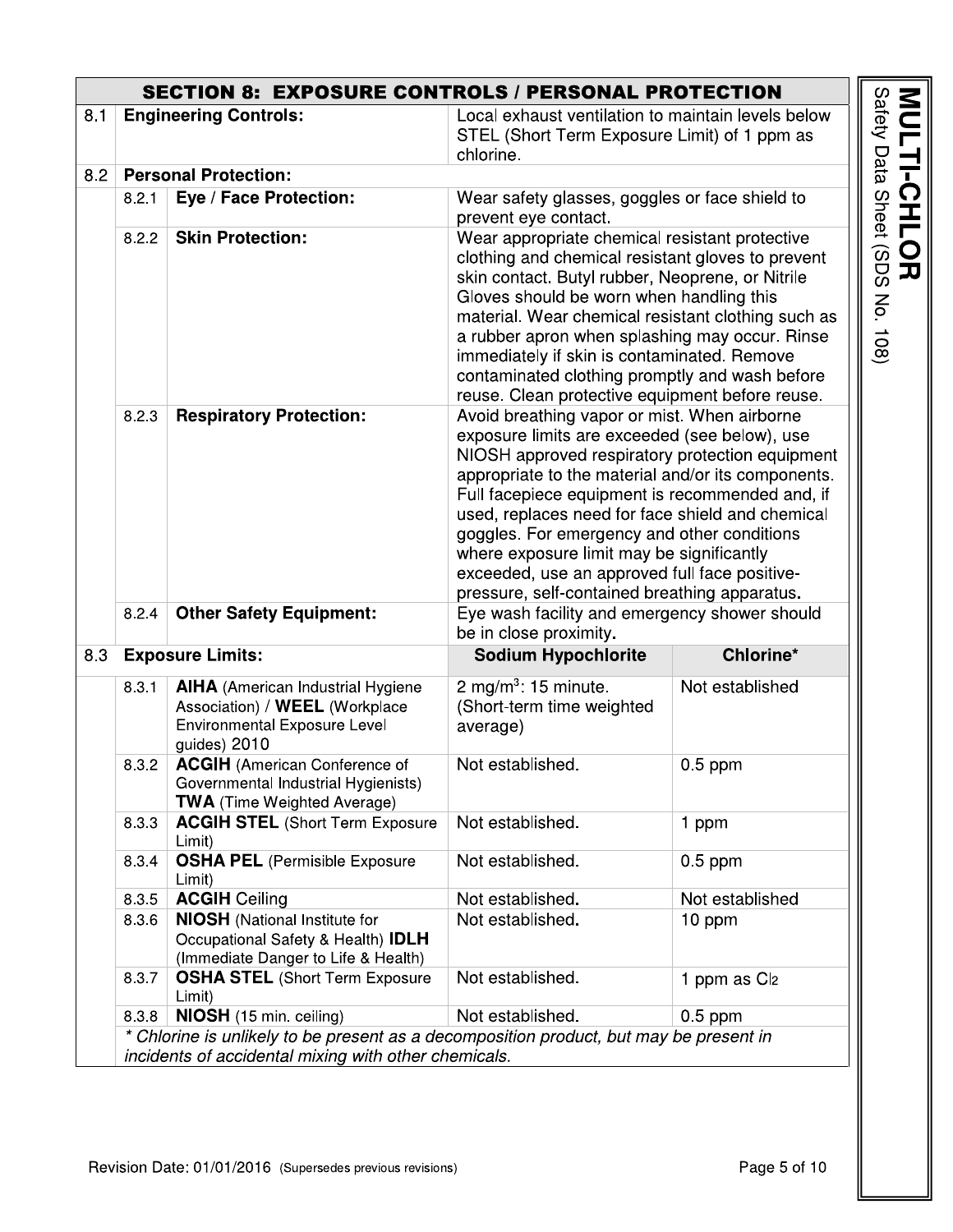|      |                                            | <b>SECTION 9: PHYSICAL AND CHEMICAL PROPERTIES</b> |
|------|--------------------------------------------|----------------------------------------------------|
| 9.1  | Appearance:                                | Greenish yellow liquid.                            |
| 9.2  | Odor:                                      | Pungent.                                           |
| 9.3  | <b>Odor Threshold:</b>                     | $0.9 \,\mathrm{mg/m^3}$ .                          |
| 9.4  | pH:                                        | $11.2 - 11.4$ (1% solution)                        |
| 9.5  | <b>Melting Point:</b>                      | Not pertinent.                                     |
| 9.6  | <b>Freezing point:</b>                     | $-23.3$ °C (-10°F)                                 |
| 9.7  | <b>Boiling Point &amp; Boiling Range:</b>  | Decomposes @ 110℃ (230°F)                          |
| 9.8  | <b>Flash Point:</b>                        | No information available.                          |
| 9.9  | <b>Evaporation Rate:</b>                   | No information available.                          |
| 9.10 | Flammability (solid, gas):                 | Not flammable.                                     |
| 9.11 | Upper / Lower Flammability or              | No information available.                          |
|      | <b>Explosive Limits:</b>                   |                                                    |
| 9.12 | <b>Vapor Pressure:</b>                     | 12.1 mm Hg @ 20 °C (68 °F)                         |
|      | 9.13   Vapor Density:                      | $2.61$ (air=1)                                     |
| 9.14 | <b>Relative Density (Specific</b>          | 1.2 g/mL or 10 lb/gallon @ 20 °C (68 °F)           |
|      | Gravity):                                  |                                                    |
| 9.15 | <b>Solubility in Water:</b>                | Mixes infinitely with water.                       |
| 9.16 | <b>Partition Coefficient: (n-octanol /</b> | No information available.                          |
|      | water):                                    |                                                    |
| 9.17 | <b>Auto-ignition Temperature:</b>          | No information available.                          |
| 9.18 | <b>Decomposition Temperature:</b>          | Decomposes @ 110 °C (230 °F)                       |
| 9.19 | <b>Molecular Weight:</b>                   | 74.5 g/mole                                        |
| 9.20 | <b>Viscosity:</b>                          | 1.75 - 2.50 centipoises (varies with temperature)  |

|                   |                                    | <b>SECTION 10: STABILITY AND REACTIVITY</b>                    |
|-------------------|------------------------------------|----------------------------------------------------------------|
| 10.1              | Stability:                         | Stable under normal conditions of storage, handling, and use.  |
| 10.2 <sub>1</sub> | <b>Instability / Decomposition</b> | All bleach decomposition is dependant on temperature. For      |
|                   | Temperature:                       | any given temperature, the higher the strength, the faster it  |
|                   |                                    | decomposes. In summary, for every 10°C increase in storage     |
|                   |                                    | temperature, the sodium hypochlorite will decompose at an      |
|                   |                                    | increased rate factor of approximately 3.5.                    |
| 10.3              | <b>Conditions of Instability:</b>  | High heat, ultraviolet light.                                  |
| 10.4              | Incompatibility with               | Oxidizing agents, acids, nitrogen containing organics, metals, |
|                   | <b>Various Substances:</b>         | iron, copper, nickel, cobalt, organic materials, and ammonia.  |
| 10.5              | <b>Corrosivity:</b>                | Corrosive to metals.                                           |
| 10.6              | <b>Special Remarks on</b>          | Rate of decomposition increases with heat.                     |
|                   | <b>Reactivity:</b>                 | May develop chlorine if mixed with acidic solutions.           |
| 10.7              | <b>Special Remarks on</b>          | None.                                                          |
|                   | <b>Corrosivity:</b>                |                                                                |
| 10.8              | <b>Hazardous Polymerization:</b>   | Will not occur.                                                |

**MULTI-CHLOR**<br>Safety Data Sheet (SDS No. 108)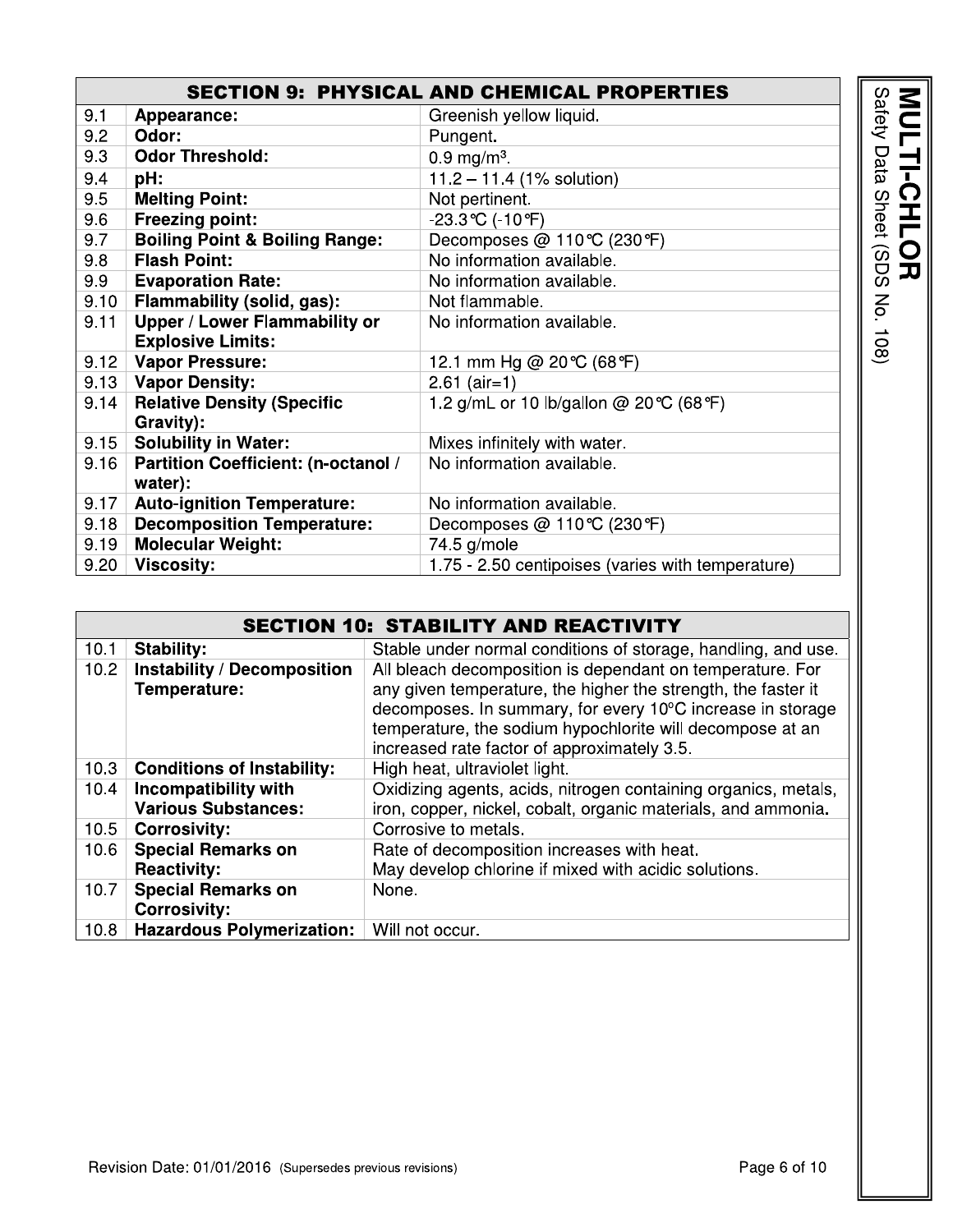#### **SECTION 11: TOXICOLOGICAL INFORMATION**

|                                                            |                                             | <b>SECTION 11: TOXICOLOGICAL INFORMATION</b>                                                                                                                                                                                                       |                                                    |
|------------------------------------------------------------|---------------------------------------------|----------------------------------------------------------------------------------------------------------------------------------------------------------------------------------------------------------------------------------------------------|----------------------------------------------------|
| 11.1                                                       | <b>Routes of Entry:</b>                     | Eyes, skin, ingestion, dermal absorption.                                                                                                                                                                                                          | afety                                              |
| 11.2                                                       | <b>Acute Toxicity:</b>                      |                                                                                                                                                                                                                                                    |                                                    |
|                                                            | 11.2.1 Oral Toxicity (LD <sub>50</sub> ):   | $3-5$ g/kg (rat)                                                                                                                                                                                                                                   |                                                    |
|                                                            | 11.2.2 Dermal Toxicity (LD <sub>50</sub> ): | $>2$ g/kg (rabbit)                                                                                                                                                                                                                                 |                                                    |
|                                                            | 11.2.3 Primary Eye Irritation:              | Corrosive                                                                                                                                                                                                                                          |                                                    |
|                                                            | 11.2.4 Primary Skin Irritation:             | Corrosive                                                                                                                                                                                                                                          |                                                    |
|                                                            | 11.2.5 Inhalation Toxicity $(LC_{50})$ :    | No data available.                                                                                                                                                                                                                                 |                                                    |
| <b>Chronic Effects (Human Risk</b><br>11.3<br>Assessment): |                                             | Based on the toxicity profile and exposure scenarios for<br>sodium hypochlorite, EPA concludes that the risks from<br>chronic and subchronic exposure to low levels of these<br>pesticides are minimal and without consequence to<br>human health. | SDS)<br>刀<br>$\mathsf{g}% _{T}$<br>$\frac{108}{2}$ |
| 11.4                                                       | <b>Tolerance Requirement:</b>               | Exempt (EPA document "Index to Pesticide Chemical<br>Names, Part 180 Tolerance Information, and Food and<br>Feed Commodities (by Commodity)" July 2010                                                                                             |                                                    |

| <b>SECTION 12: ECOLOGICAL INFORMATION</b>                              |                        |                                                      |                                                                                                                                                                                                                                                                                                                                                                                                                                                                                                                                                                                                                                                                                                                                                                                                            |  |
|------------------------------------------------------------------------|------------------------|------------------------------------------------------|------------------------------------------------------------------------------------------------------------------------------------------------------------------------------------------------------------------------------------------------------------------------------------------------------------------------------------------------------------------------------------------------------------------------------------------------------------------------------------------------------------------------------------------------------------------------------------------------------------------------------------------------------------------------------------------------------------------------------------------------------------------------------------------------------------|--|
| 12.1                                                                   | <b>Ecotoxicity:</b>    |                                                      | Sodium hypochlorite is low in toxicity to avian wildlife, but it is highly toxic to<br>freshwater fish and invertebrates.                                                                                                                                                                                                                                                                                                                                                                                                                                                                                                                                                                                                                                                                                  |  |
|                                                                        | 12.1.1                 | <b>Freshwater</b><br><b>Fish</b><br><b>Toxicity:</b> | Atlantic Herring (clupea harengus)<br>$LC_{50} = 0.033 - 0.097$ mg//l/96 hr, flow through bioassay (pH: 8)<br>Shiner Perch (cymatogaster aggregata)<br>$LC_{50} = 0.045 - 0.098$ mg/l/96 hr, flow through bioassay (pH: 8)<br>Three Spine Stickleback (gasterosteus aculeatus)<br>$LC_{50} = 0.141 - 0.193$ mg/l/96 hr, flow through bioassay (pH: 8)<br>Pink Salmon (oncorhynchus gorbuscha)<br>$LC_{50} = 0.023 - 0.052$ mg/l/96 hr, flow through bioassay (pH: 8)<br>Coho Salmon (oncorhynchus kisutch)<br>$LC_{50} = 0.026 - 0.038$ mg/l/96 hr, flow through bioassay (pH: 8)<br>English Sole (parophrys vetulus)<br>$LC_{50} = 0.044 - 0.144$ mg/l/96 hr, flow through bioassay (pH: 8)<br>Fat Head Minnow (pimephales promelas)<br>$LC_{50}$ = 0.22 - 0.62 mg/l/96 hr, flow through bioassay (pH: 7) |  |
|                                                                        | 12.1.2                 | Invertebrate<br><b>Toxicity:</b>                     | Water Flea (ceriodaphnia sp. 0)<br>$LC_{50} = 0.006$ mg/l/24 hr<br>Water Flea (daphnia magna)<br>$LC_{50} = 0.07 - 0.7$ mg/l/24 hr<br>Water Flea (daphnia magna)<br>$LC_{50} = 2.1$ mg/l/96 hr<br>Fresh Water Shrimp (gammarus fasciatus)<br>$LC_{50} = 0.4$ mg/l/96 hr<br>No common name (nitocra spinipes)<br>$LC_{50} = 0.40$ mg/l/96 hr<br>Grass Shrimp (palaemonetes pugio)<br>$LC_{50} = 0.52$ mg/l/96 hr                                                                                                                                                                                                                                                                                                                                                                                            |  |
| 12.2                                                                   | <b>Persistence:</b>    |                                                      | No data available.                                                                                                                                                                                                                                                                                                                                                                                                                                                                                                                                                                                                                                                                                                                                                                                         |  |
| 12.3<br><b>Environmental Fate:</b><br>12.4<br><b>Bioconcentration:</b> |                        |                                                      | In fresh water, sodium hypochlorite breaks down rapidly into non-toxic<br>compounds when exposed to sunlight. In seawater, chlorine levels decline<br>rapidly; however, hypobromite (which is acutely toxic to aquatic organisms)<br>is formed. EPA believes that the risk of acute exposure to aquatic<br>organisms is sufficiently mitigated by precautionary labeling and National<br>Pollutant Discharge Elimination System (NPDES) permit requirements.<br>This material is not expected to bioconcentrate in organisms.                                                                                                                                                                                                                                                                              |  |
| 12.5                                                                   | <b>Biodegradation:</b> |                                                      | This material is inorganic and not subject to biodegradation.                                                                                                                                                                                                                                                                                                                                                                                                                                                                                                                                                                                                                                                                                                                                              |  |
|                                                                        |                        |                                                      |                                                                                                                                                                                                                                                                                                                                                                                                                                                                                                                                                                                                                                                                                                                                                                                                            |  |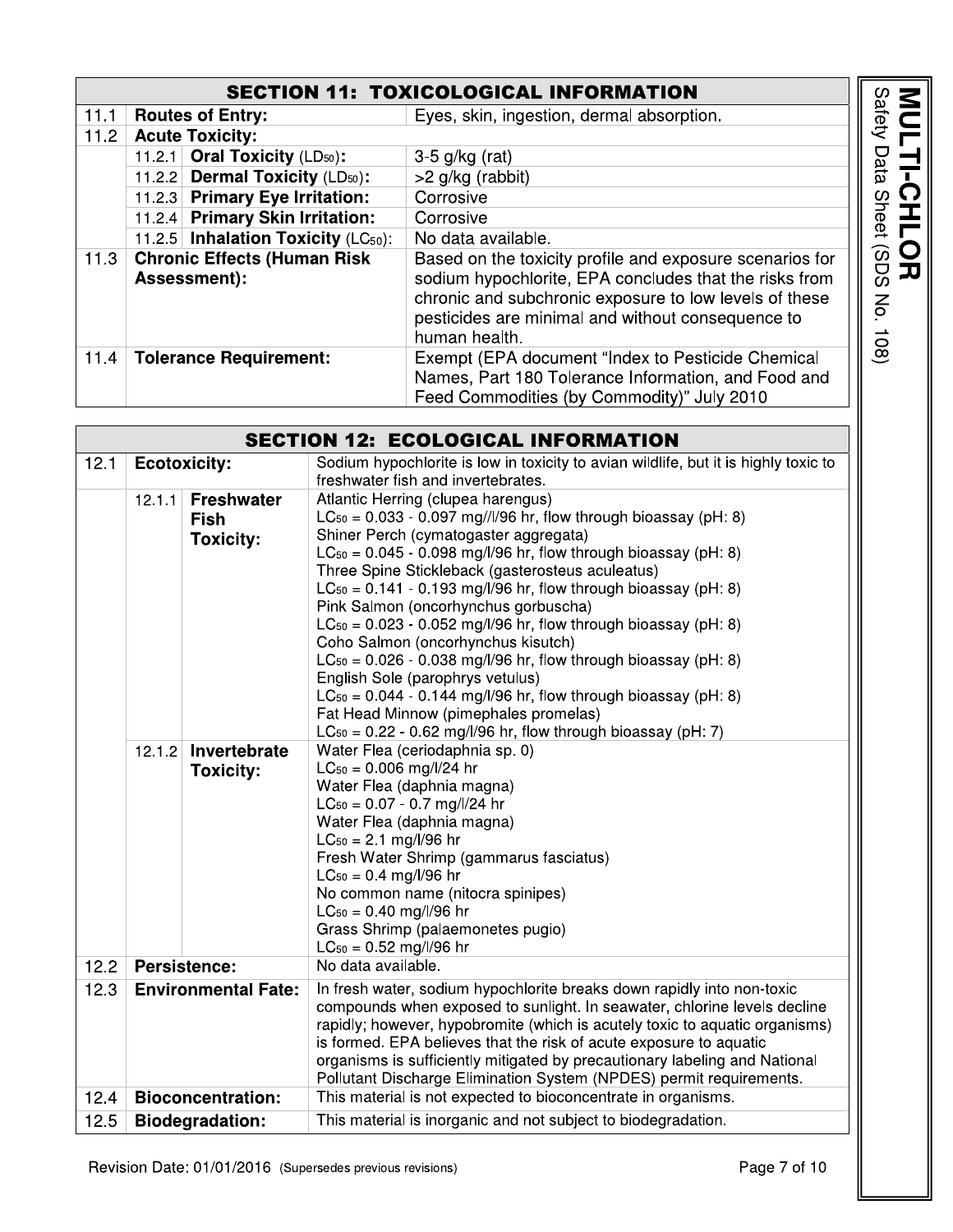## **SECTION 13: DISPOSAL CONSIDERATIONS**

Do not contaminate food or feed by storage, disposal, or cleaning of equipment. Product or rinsates that cannot be used should be diluted with water before disposal in a sanitary sewer. This product can be neutralized with sodium bisulfite, sodium thiosulfate, sodium sulfite. Do not confuse these products with sulfates or bisulfates. Do not discharge effluent containing this product into lakes, streams, ponds, estuaries, oceans, or other waters unless in accordance with the requirements of a National Pollutant Discharge Elimination system (NPDES) permit and the permitting authority has been notified in writing prior to discharge. Do not contaminate water containing this product to sewer systems without previously notifying the local sewage treatment plant authority. For guidance, contact your State Water Board or Regional Office of the EPA. Dispose of in accordance with all applicable local, County, State, and Federal regulations.

|      |                                                                                                                                                                                                                                                                                                                                  | <b>SECTION 14: TRANSPORT INFORMATION</b>                                |                                                                         |
|------|----------------------------------------------------------------------------------------------------------------------------------------------------------------------------------------------------------------------------------------------------------------------------------------------------------------------------------|-------------------------------------------------------------------------|-------------------------------------------------------------------------|
|      |                                                                                                                                                                                                                                                                                                                                  | Inside containers<br>$(1.3 gallons)$                                    | <b>Container</b><br>$($ >1.3 gallons)                                   |
| 14.1 | <b>UN Number</b>                                                                                                                                                                                                                                                                                                                 | <b>Limited Quantity</b>                                                 | <b>UN 1791</b>                                                          |
| 14.2 | <b>UN Proper Shipping Name</b>                                                                                                                                                                                                                                                                                                   |                                                                         | <b>Hypochlorite Solutions</b><br>(Sodium Hypochlorite)                  |
| 14.3 | <b>Transport Hazard Class</b>                                                                                                                                                                                                                                                                                                    |                                                                         | 8                                                                       |
| 14.4 | <b>Packing Group</b>                                                                                                                                                                                                                                                                                                             |                                                                         | <b>PG III</b>                                                           |
| 14.5 | Environmental Hazard (e.g.<br><b>Marine Pollutant)</b>                                                                                                                                                                                                                                                                           | Yes                                                                     | Yes                                                                     |
| 14.6 | <b>Reportable Quantity (RQ):</b>                                                                                                                                                                                                                                                                                                 | 100 lb (45.4 kg) or 80<br>gallons (based on 12.5%<br>active ingredient) | 100 lb (45.4 kg) or 80<br>gallons (based on 12.5%<br>active ingredient) |
| 14.7 | <b>Materials of Trade (MOT) Exceptions.</b><br>Certain hazardous materials transported in small quantities as part of a business are subject<br>to less regulation, because of the limited hazard they pose. These materials are known as<br>Materials of Trade. The regulations that apply to MOTs are found in 49 CFR § 173.6. |                                                                         |                                                                         |
|      | This information is not intended to convey all specific regulatory or operational requirements / information<br>relating to this product. It is the responsibility of the transporting organization to follow all applicable laws,<br>regulations and rules relating to the transportation of the material.                      |                                                                         |                                                                         |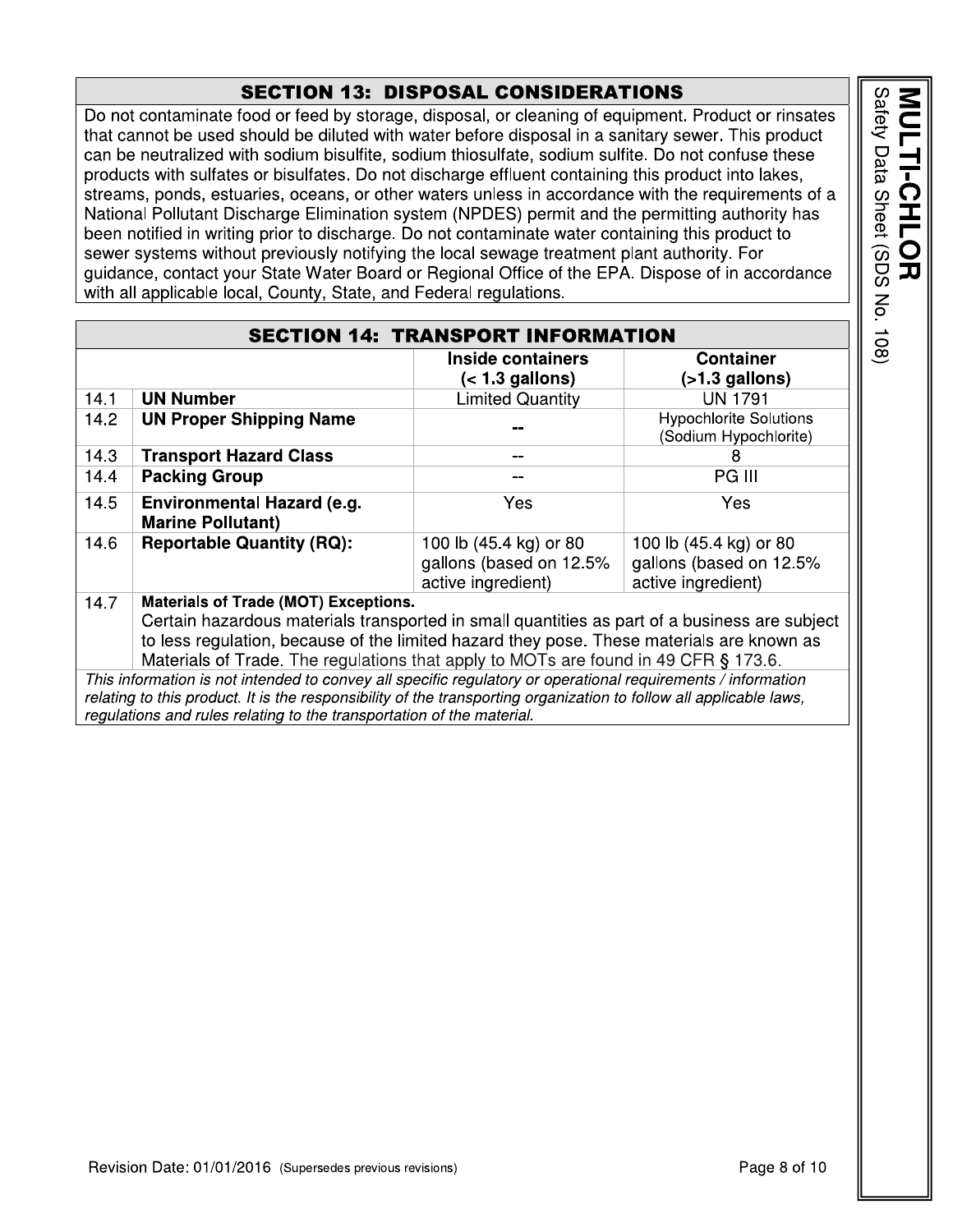## **SECTION 15: REGULATORY INFORMATION**

| 15.1 |        | <b>U.S. Regulations:</b>                                                                                                                                                                                                                                                                                                                                                                                                                                                                                                                                                                                                                                                                                                                                                                                                                                                                                                                                                                                                                                                                                                                                                                                                                                                                                                                                                                                                                                                                                                                                         |                     |                                               |                                                                                                                                                                                             |
|------|--------|------------------------------------------------------------------------------------------------------------------------------------------------------------------------------------------------------------------------------------------------------------------------------------------------------------------------------------------------------------------------------------------------------------------------------------------------------------------------------------------------------------------------------------------------------------------------------------------------------------------------------------------------------------------------------------------------------------------------------------------------------------------------------------------------------------------------------------------------------------------------------------------------------------------------------------------------------------------------------------------------------------------------------------------------------------------------------------------------------------------------------------------------------------------------------------------------------------------------------------------------------------------------------------------------------------------------------------------------------------------------------------------------------------------------------------------------------------------------------------------------------------------------------------------------------------------|---------------------|-----------------------------------------------|---------------------------------------------------------------------------------------------------------------------------------------------------------------------------------------------|
|      | 15.1.1 | <b>OSHA HAZCOM (Hazard</b>                                                                                                                                                                                                                                                                                                                                                                                                                                                                                                                                                                                                                                                                                                                                                                                                                                                                                                                                                                                                                                                                                                                                                                                                                                                                                                                                                                                                                                                                                                                                       |                     |                                               | This material is considered hazardous under the                                                                                                                                             |
|      |        | Communication)                                                                                                                                                                                                                                                                                                                                                                                                                                                                                                                                                                                                                                                                                                                                                                                                                                                                                                                                                                                                                                                                                                                                                                                                                                                                                                                                                                                                                                                                                                                                                   |                     |                                               | HAZCOM Standard (29 CFR 1910.1200)                                                                                                                                                          |
|      |        | 15.1.2 OSHA PSM (Process Safety<br>Management)                                                                                                                                                                                                                                                                                                                                                                                                                                                                                                                                                                                                                                                                                                                                                                                                                                                                                                                                                                                                                                                                                                                                                                                                                                                                                                                                                                                                                                                                                                                   |                     |                                               | Not regulated under PSM Standard (29 CFR 1910.119)                                                                                                                                          |
|      |        | 15.1.3 <b>EPA FIFRA</b> (Federal Insecticide,                                                                                                                                                                                                                                                                                                                                                                                                                                                                                                                                                                                                                                                                                                                                                                                                                                                                                                                                                                                                                                                                                                                                                                                                                                                                                                                                                                                                                                                                                                                    |                     | EPA Reg. No. : 10897-26                       |                                                                                                                                                                                             |
|      |        | Fungicide and Rodenticide Act)                                                                                                                                                                                                                                                                                                                                                                                                                                                                                                                                                                                                                                                                                                                                                                                                                                                                                                                                                                                                                                                                                                                                                                                                                                                                                                                                                                                                                                                                                                                                   |                     |                                               | (Registered pesticide under 40 CFR 152.10)                                                                                                                                                  |
|      |        | 15.1.4 EPA TSCA (Toxic Substance<br>Control Act)                                                                                                                                                                                                                                                                                                                                                                                                                                                                                                                                                                                                                                                                                                                                                                                                                                                                                                                                                                                                                                                                                                                                                                                                                                                                                                                                                                                                                                                                                                                 | notification.       |                                               | All components are listed or exempted.<br>TSCA 12(b): This product is not subject to export                                                                                                 |
|      |        | 15.1.5 <b>EPA CERCLA</b> (Comprehensive<br>Environmental Response,<br>Compensation, and Liability Act)                                                                                                                                                                                                                                                                                                                                                                                                                                                                                                                                                                                                                                                                                                                                                                                                                                                                                                                                                                                                                                                                                                                                                                                                                                                                                                                                                                                                                                                           |                     |                                               | Reportable Quantity (RQ): 45.4 kg (100 lbs) or 80 gallons<br>(based on 12.5% active ingredient).                                                                                            |
|      |        | 15.1.6 <b>EPA RMP</b> (Risk Management<br>Plan)                                                                                                                                                                                                                                                                                                                                                                                                                                                                                                                                                                                                                                                                                                                                                                                                                                                                                                                                                                                                                                                                                                                                                                                                                                                                                                                                                                                                                                                                                                                  |                     | Not listed. (40 CFR 68.130)                   |                                                                                                                                                                                             |
| 15.2 |        | <b>State of California Regulations:</b>                                                                                                                                                                                                                                                                                                                                                                                                                                                                                                                                                                                                                                                                                                                                                                                                                                                                                                                                                                                                                                                                                                                                                                                                                                                                                                                                                                                                                                                                                                                          |                     |                                               |                                                                                                                                                                                             |
|      | 15.2.1 | Safe Drinking Water and Toxic Enforcement Act of 1986 [Proposition 65,                                                                                                                                                                                                                                                                                                                                                                                                                                                                                                                                                                                                                                                                                                                                                                                                                                                                                                                                                                                                                                                                                                                                                                                                                                                                                                                                                                                                                                                                                           |                     |                                               |                                                                                                                                                                                             |
|      | 15.2.3 | <b>California only]:</b> Small quantities – less than 100 ppm (parts per million) – of impurities,<br>including bromates, may be found in all chlorinating products, including this product.<br>Bromates are derived from bromides, which are present in sodium chloride (table salt) from<br>which chlorine is manufactured. Additional small quantities of bromates may be generated<br>during the disinfection process. Bromates are known by the State of California to cause<br>cancer when administered by the oral (drinking or ingesting) route. Read and follow label<br>directions and use care when handling or using this product. The US Environmental<br>Protection Agency has established a maximum contaminant level (MCL) for bromates in<br>drinking water at 10 ppb (parts per billion). Application of this product in accordance with label<br>directions at use dilution will not exceed this level.<br>This warning is provided pursuant to Proposition 65, Chapter 6.6 of the California Health and<br>Safety Code, which requires the Governor of California to publish a list of chemicals "known to<br>the State to cause cancer or reproductive toxicity." This list is compiled in accordance with the<br>procedures established under the proposition, and can be obtained on the internet from<br>California's Office of Environmental Health Hazard Assessment at http://www.oehha.ca.gov.<br>15.2.2 CDPR (California Department of Pesticide Regulation)<br><b>CalARP</b> (California Accidental Release Prevention<br>Program) |                     |                                               | Registration No: 10897-26-AA<br>Not regulated.                                                                                                                                              |
| 15.3 |        | <b>Canada Regulations:</b>                                                                                                                                                                                                                                                                                                                                                                                                                                                                                                                                                                                                                                                                                                                                                                                                                                                                                                                                                                                                                                                                                                                                                                                                                                                                                                                                                                                                                                                                                                                                       |                     |                                               |                                                                                                                                                                                             |
|      | 15.3.1 | <b>WHMIS</b> (Workplace Hazardous<br>Materials Information System)                                                                                                                                                                                                                                                                                                                                                                                                                                                                                                                                                                                                                                                                                                                                                                                                                                                                                                                                                                                                                                                                                                                                                                                                                                                                                                                                                                                                                                                                                               | ٠<br>1% or greater. | E - Corrosive to skin                         | Classification: E (Corrosive Materials)<br>Health Effects Criteria Met by this Chemical:<br>E - TDG class 8 - corrosive substance<br>Ingredient Disclosure List: Included for disclosure at |
|      | 15.3.2 | <b>DSL</b> (Domestic Substances List)                                                                                                                                                                                                                                                                                                                                                                                                                                                                                                                                                                                                                                                                                                                                                                                                                                                                                                                                                                                                                                                                                                                                                                                                                                                                                                                                                                                                                                                                                                                            |                     |                                               | All components of this product are on the DSL.                                                                                                                                              |
| 15.4 |        | <b>International Inventory:</b>                                                                                                                                                                                                                                                                                                                                                                                                                                                                                                                                                                                                                                                                                                                                                                                                                                                                                                                                                                                                                                                                                                                                                                                                                                                                                                                                                                                                                                                                                                                                  |                     |                                               |                                                                                                                                                                                             |
|      | 15.4.1 | <b>AICS</b> (Australian Inventory of Chemical<br>Substances)                                                                                                                                                                                                                                                                                                                                                                                                                                                                                                                                                                                                                                                                                                                                                                                                                                                                                                                                                                                                                                                                                                                                                                                                                                                                                                                                                                                                                                                                                                     |                     | On inventory or in compliance with inventory. |                                                                                                                                                                                             |
|      | 15.4.2 | <b>KECI</b> (Korean Existing Chemicals Inventory)                                                                                                                                                                                                                                                                                                                                                                                                                                                                                                                                                                                                                                                                                                                                                                                                                                                                                                                                                                                                                                                                                                                                                                                                                                                                                                                                                                                                                                                                                                                |                     |                                               | On inventory or in compliance with inventory.                                                                                                                                               |
|      | 15.4.3 | <b>PICCS</b> (Philippine Inventory of Chemicals<br>and Chemical Substances)                                                                                                                                                                                                                                                                                                                                                                                                                                                                                                                                                                                                                                                                                                                                                                                                                                                                                                                                                                                                                                                                                                                                                                                                                                                                                                                                                                                                                                                                                      |                     |                                               | On inventory or in compliance with inventory.                                                                                                                                               |
|      | 15.4.4 | <b>IECSC</b> (Inventory of Existing Chemical<br>Substances in China)                                                                                                                                                                                                                                                                                                                                                                                                                                                                                                                                                                                                                                                                                                                                                                                                                                                                                                                                                                                                                                                                                                                                                                                                                                                                                                                                                                                                                                                                                             |                     |                                               | On inventory or in compliance with inventory.                                                                                                                                               |
|      | 15.4.5 | <b>NZIoC</b> (New Zealand Inventory of<br>Chemicals)                                                                                                                                                                                                                                                                                                                                                                                                                                                                                                                                                                                                                                                                                                                                                                                                                                                                                                                                                                                                                                                                                                                                                                                                                                                                                                                                                                                                                                                                                                             |                     |                                               | On inventory or in compliance with inventory.                                                                                                                                               |

**MULTI-CHLOR**<br>Safety Data Sheet (SDS No. 108)